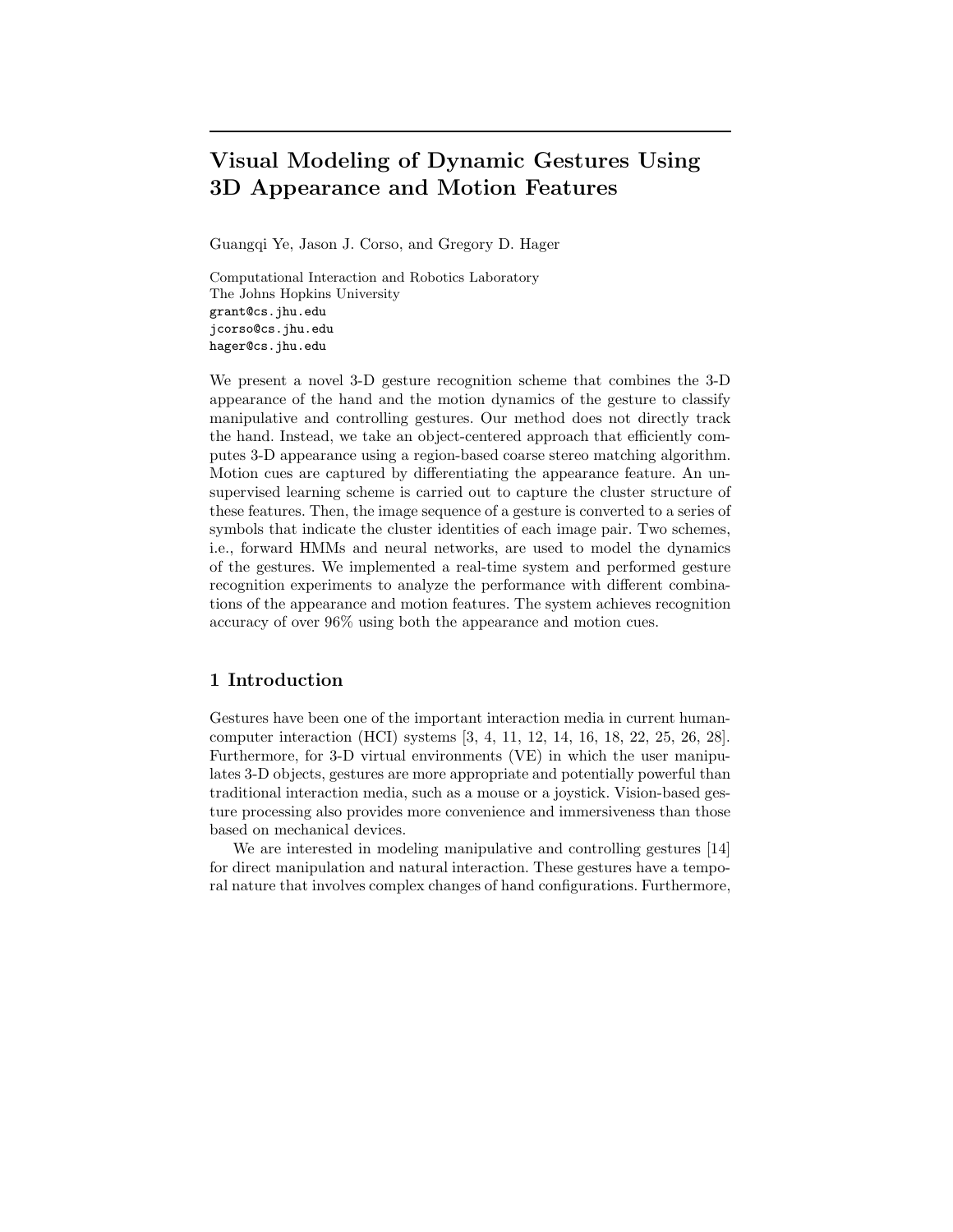human hands and arms are highly articulate and deformable objects. As a result, gestures normally consist of complex 3-D global and local motion of the hands and arms. The complex spatial properties and dynamics of such gestures render the problem extremely difficult for pure 2-D (e.g. template matching) methods. Ideally, we would capture the full 3-D information of the hands to model the gestures [11]. However, the difficulty and computational complexity of visual 3-D localization prompts us to question the necessity of doing so for gesture recognition.

Most reported gesture recognition work in the literature (see Section 1.1) relies heavily on visual tracking and template recognition algorithms. However, general human motion tracking is well-known to be a complex and difficult problem [8, 17]. Additionally, while template matching may be suitable for static gestures, its ability to capture the spatio-temporal nature of dynamic gestures is in doubt. Alternatively, methods that attempt to capture the 3-D information of the hand [11] have been proposed. However, it is well-known that, in general circumstances, the stereo problem is difficult to solve reliably and efficiently [19].

To that end, we present a novel scheme to model and recognize 3-D temporal gestures using 3-D appearance and motion cues without tracking and explicit localization of the hands. Instead, we follow the site-centered computation fashion of Visual Interaction Cues (VICs) paradigm [3, 25].

We propose that interaction gestures can be captured in a local neighborhood around the manipulated object based on the fact that the user only initiates manipulative gestures when his or her hands are close enough to the objects. The advantages of this scheme are its efficiency and flexibility. The dimension of the volume of the local neighborhood around the manipulated object can be adjusted conveniently according to the nature of the particular interaction environment and the applicable gestures. For example, in a desktop interaction environment, the interaction elements are represented as small icons on a flat panel. Manipulative gestures are only initiated when the user's hand is near the surface of the panel, so we only need to observe a small volume above the panel with the icon sitting at the center of the bottom. The height and diameter of the volume is also limited to be able to capture enough visual cues to carry out successful gesture recognition.

The remainder of this paper is structured as follows. In Section 2 we present a novel method to efficiently capture the 3-D spatial information of the gesture without carrying out a full-scale disparity computation. We discuss how to learn the cluster structure of the appearance and motion features via an unsupervised learning process in Section 3. Two ways to model the dynamics of the gestures — forward Hidden Markov Models (HMMs) [10, 20] and multilayer neural networks  $[6]$  — are also presented. In Section 4 we demonstrate our real-time system that implements the proposed method and present the results of gesture recognition. Section 5 concludes the paper.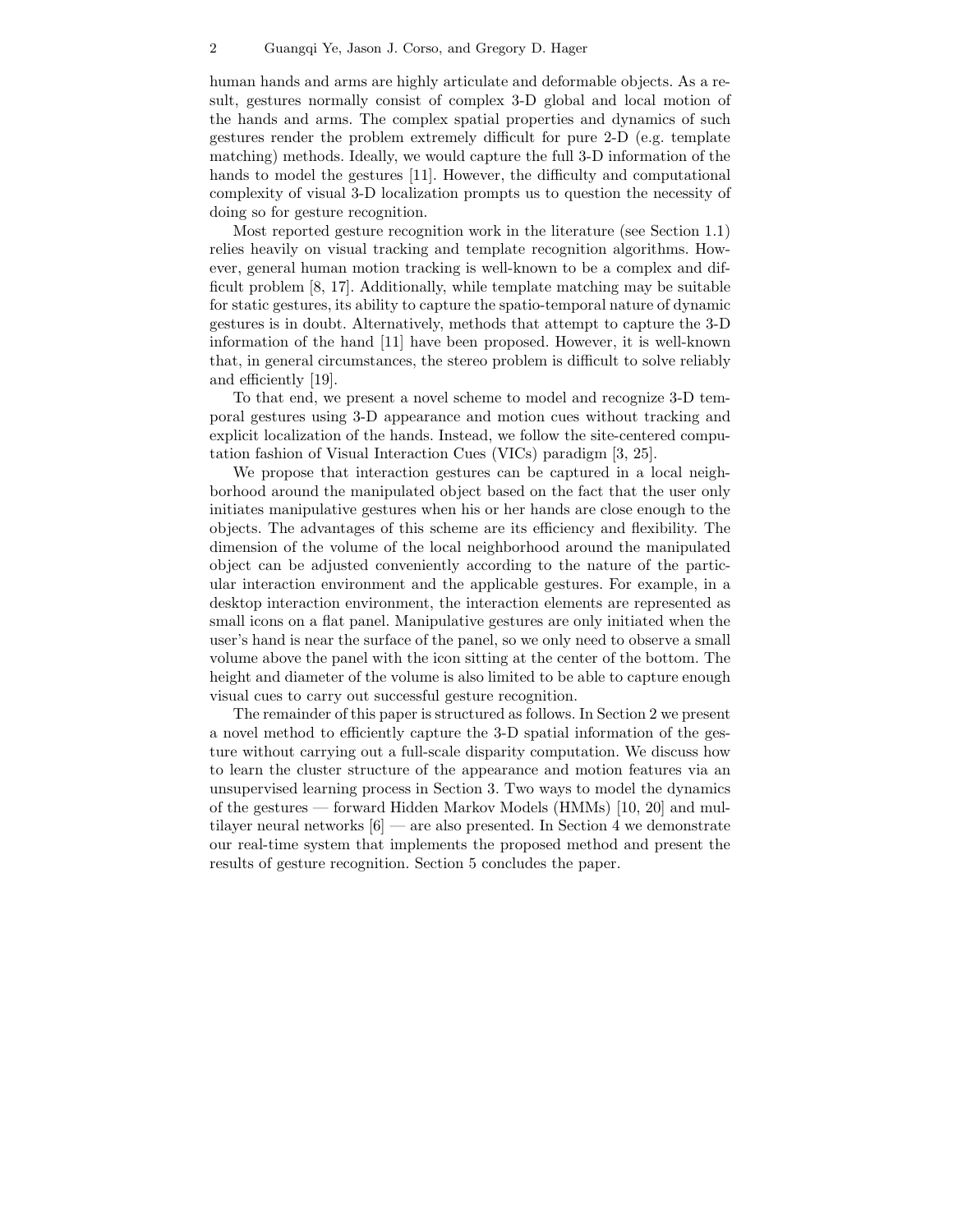#### 1.1 Related Work

[23] gives a general overview of the state of the art in gesture analysis for vision-based human computer interaction. Robust hand localization and tracking, modeling the constraints of hand motion and recognizing temporal gesture patterns are among the most difficult and active research areas. Compared to other techniques, such as neural network and rule-based methods [14], HMMs [24, 25] and its extension [2] are a popular scheme to model temporal gestures.

Many HCI systems [12, 14, 16, 22, 23] have been reported that enable the user to use gestures as a controlling or communicative media to manipulate interaction objects. The hand or fingertips are detected based on such cues as visual appearance, shape, human body temperature via infrared cameras. A variety of algorithms have been applied to track the hand [23], such as the Kalman filter and particle filter [5].

With a model-based approach [1, 13], it is possible to capture the gesture in higher dimensionality than 2-D. In [1] the 3-D hand model is represented as a set of synthetic images of the hand with different configurations of the fingers under different viewpoints. Image-to-model matching is carried out using a Chamfer distance-based computation. One of the difficulties of this approach is constructing a good 3-D model of the hand that can deal with variance between different users. Furthermore, efficient algorithms are necessary to handle the matching between models and input images. Another approach to capture 3-D data is to use special cameras [11], such as 3-D cameras or other range sensors. However, the hardware requirement limits its application to general HCI systems.

# 2 Capturing 3D Features of Manipulative Gestures

Manipulative and controlling gestures have a temporal 3-D nature involving the interaction between human hands and other objects. Example subjects include the tools and toys in a VE, interaction elements in an HCI interface, and so forth. One of the most difficult problems in visual modeling of gestures is data collection and feature representation [23]. We propose an efficient scheme to capture 3-D gesture appearance and motion in an objectcentered fashion. We use the Visual Interaction Cues (VICs) [27] paradigm in this work. We provide a brief summary of the paradigm in Section 2.1. Under the VICs paradigm, we are able to make the assumption that the content of a manipulative gesture can be captured in a local region around the manipulated object. This assumption is valid in many HCI scenarios [27], such as a WIMP-style interface [21].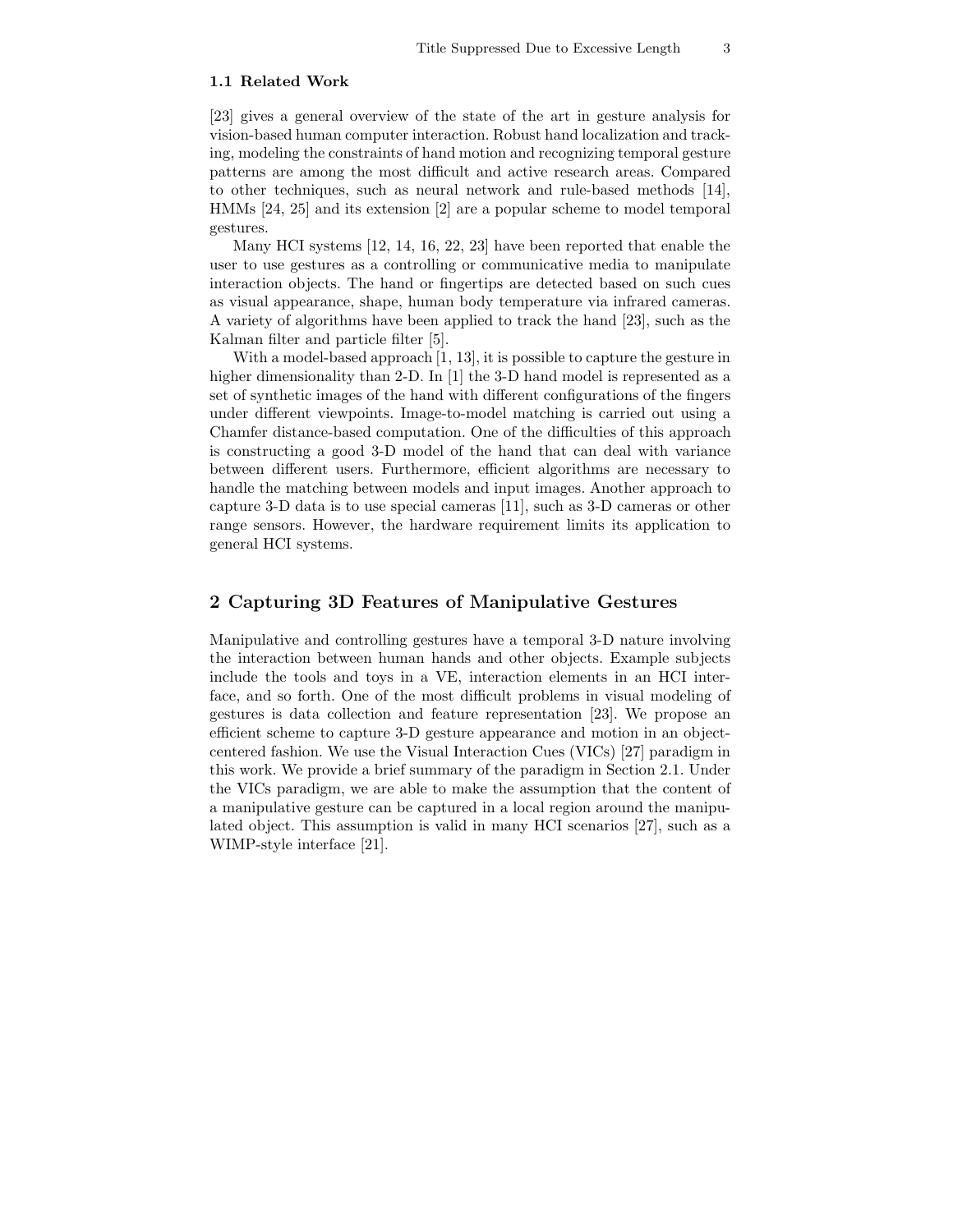### 2.1 The Visual Interaction Cues Paradigm

As we discussed earlier, manipulative and controlling gestures involve the interaction between human hands and objects in the environment. Typical methods for vision-based interaction attempt to perform continuous, global user tracking to model the interaction. Such techniques are computationally expensive, prone to error and the re-initialization problem, prohibit the inclusion of arbitrary numbers of users, and often require a complex gesturelanguage the user must learn.

However, under the VICs paradigm [27], we focus on the components of the interface itself instead of on the user. The VICs paradigm is a methodology for vision-based interaction operating on the fundamental premise that, in general vision-based human computer interaction settings, global user modeling and tracking are not necessary. There are essentially two parts to the VICs paradigm.

First, we define and maintain a mapping between the interface components and their respective projections in the images (Figure 1). Let  $\mathcal I$  be an image defined by a set of pixel locations (points in  $\mathbb{R}^2$ ). Let W be the space in which the components of the interface reside. In general,  $W$  is the 3D Euclidean space  $\mathbb{R}^3$  but it can be the Projective plane  $\mathbb{P}^2$  or the Euclidean plane  $\mathbb{R}^2$ . Define an interface component mapping  $M: \mathcal{C} \to \mathcal{X}$ , where  $\mathcal{C} \subset \mathcal{W}$  and  $\mathcal{X} \subset \mathcal{I}$ . In Figure 1, we show an example of this concept for stereo cameras. In this case, two mappings are required with one for each image. Intuitively, the mapping defines a region in the image to which an interface component projects.

Second, if, for each interface component and the current images, a map is known, detecting a user action reduces to analyzing a local region in the image. This is a fairly general statement and the subject of this paper. We provide a simple example here for expository purposes. Let the interface component be a standard push-button. Then, to detect a button-press by a user, we expect a certain sequence of interaction cues to occur in the image region. An example of such cues might be motion  $\rightarrow$  skin-color  $\rightarrow$  finger-shape  $\rightarrow$  finger pauses  $\rightarrow$  motion and absence of skin-color. Such cues may be heuristically defined or learned as in this paper.

## 2.2 3D Gesture Volume

Given a pair of stereo images of a scene, a disparity map can be computed using a standard correspondence search algorithm. Since we only care about the local neighborhood around the object, we can constrain the stereo search to a limited 3D space around the object. This brings about two advantages: first, we only care about the small patch of the image centered at the object; second, we only need to search through a small number of disparities (depths), which is a limited range around the depth of the object. To simplify the computation, we carry out the stereo matching process for a discrete number of image patches, not for each pixel position.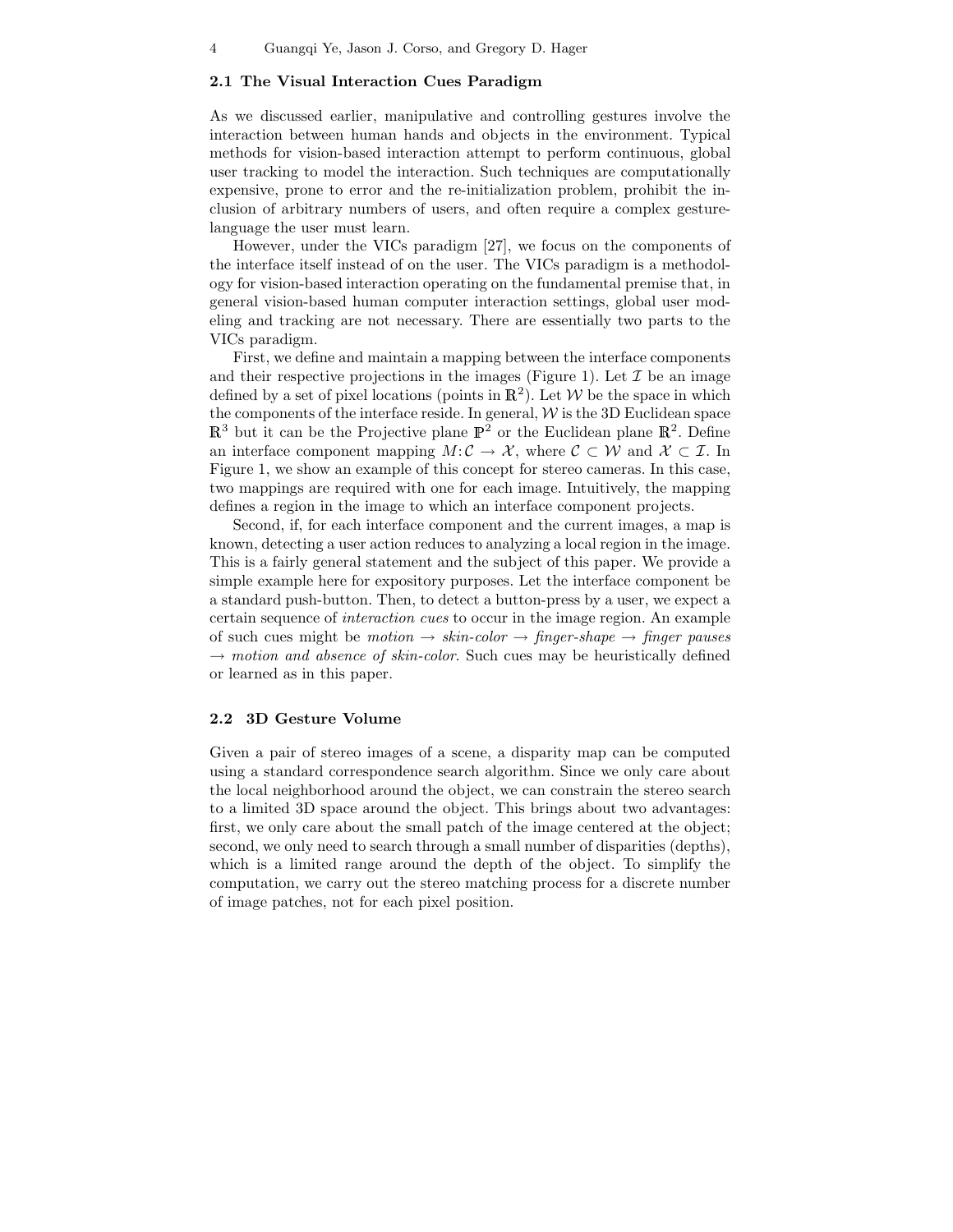

Fig. 1. Schematic explaining the principle of local image analysis for the VICs paradigm: M is the component mapping that yields a region of interest in the stereo images  $\mathcal{I}_{\mathcal{L}}$  and  $\mathcal{I}_{\mathcal{R}}$  for analyzing actions on component  $\mathcal{C}$ 

.

Formally, let  $I_l$  and  $I_r$  be a pair of images of the scene. We split the images into tiles of equal size of  $w \times h$ . Here w and h refer to the width and height of the tile, respectively. Suppose we only consider a local area of size of  $m \times n$ patches, starting at patch  $(x_0, y_0)$ . Given a discrete parallax search range of  $[0,(p-1)\times w]$ , we can characterize the scene using a  $m \times n \times p$  volume V as:

$$
V_{x,y,z} = SIM(I_{l(x_0+x,y_0+y)}, I_{r(x_0+x+z,y_0+y)})
$$
(1)  

$$
x \in \{0, ..., m-1\}, y \in \{0, ..., n-1\}, z \in \{0, ..., p-1\}
$$

Note that in the previous equation, the image index indicates a patch of the image, not a particular pixel. SIM is a similarity measurement between the two image patches. Example measurements include the sum of absolute of differences and sum of squared differences.

We convert the color images into hue images to reduce the impact of changes in lighting intensity because hue is a good color-invariant model [9]. Furthermore, we perform a comprehensive color normalization process [7] on each image to overcome the variance of illumination and lighting geometry across different interaction sessions. These techniques ensure the relative stability of the appearance feature under different imaging conditions.

Following this scheme, we can extract the features of the image as a very simple vector with the size of  $m \times n \times p$ . The typical size of the extracted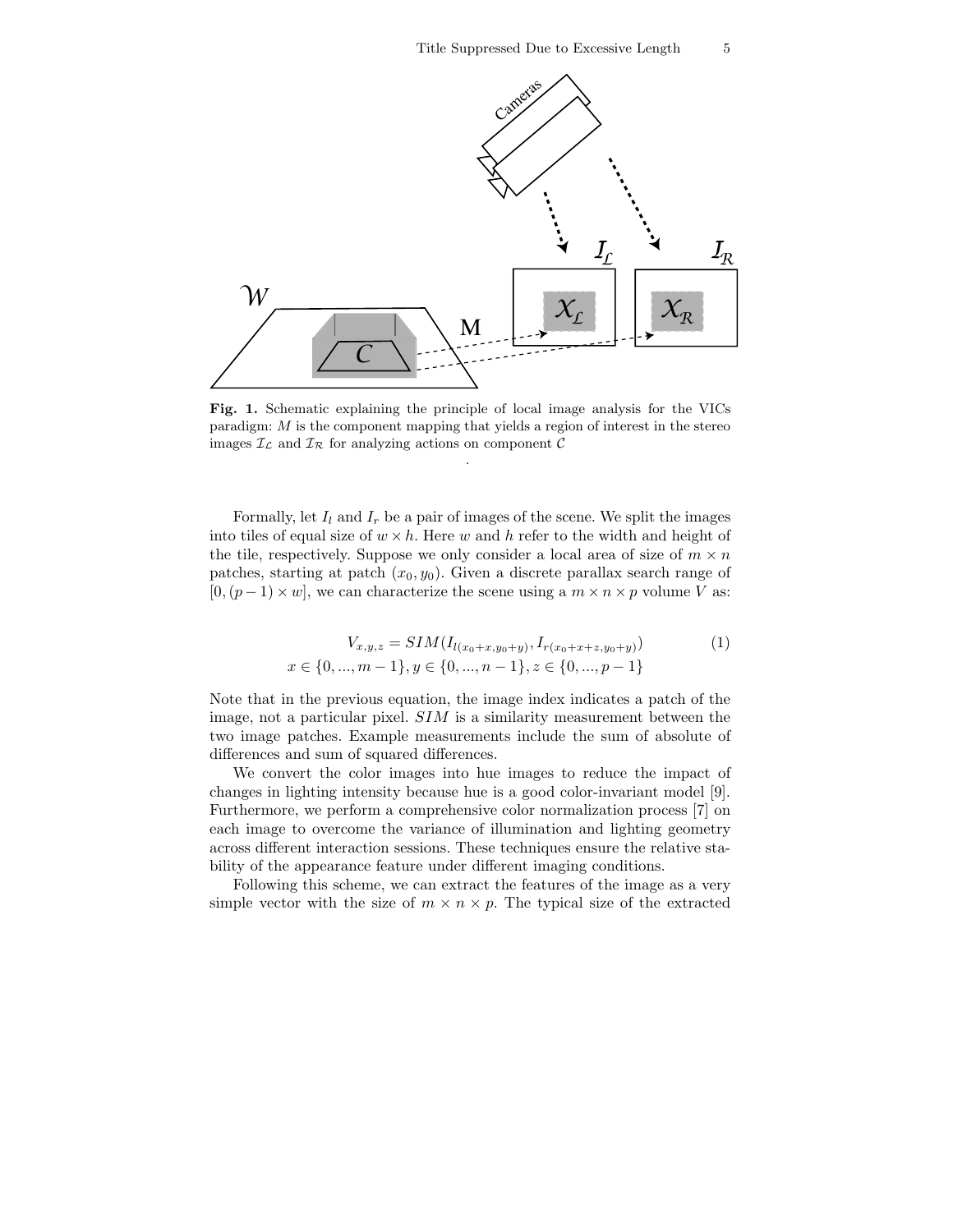appearance vector is from 125 to 1000. In contrast, the size of the original image is  $640 \times 480$  and the size of the local image around a typical object in our experiments is approximately  $150 \times 150$ . Thus, this feature extraction scheme significantly reduces the size of the the input data.

Figure 2 shows examples of the stereo image pair and the extracted 3D features of the scene. It can be seen that the extracted feature volume characterizes the different configuration of the user's hand with respect to the target interaction subject.



Fig. 2. Examples of the image pair and extracted appearance feature. The left and middle columns display left images and right images of the scene, respectively. The right column shows the bottom layer of the feature volume (i.e.,  $V_{x,y,z}$  with  $z = 0$ ).

# 2.3 Motion by Differencing

Since we represent the 3D appearance of the gesture images using feature vectors, one simple way to capture the motion information of the gestures is to compute the the displacement in this feature space. In our real-time system, the change between consecutive frames is normally very small because of the high frame rate. Thus we compute the difference between the appearance feature of the current frame and that of several frames before.

$$
Motion_i = V_i - V_{i-k}, \quad i = k+1, ..., M
$$
\n(2)

One way to combine the appearance feature and the motion feature is to concatenate the two vectors to form a larger vector. This new vector contains both the static and temporal information of the gesture.

#### 2.4 Analysis of the 3D Features

Given an image sequence that contains a particular manipulative gesture, we convert the sequence into a series of vectors, or points in the appearance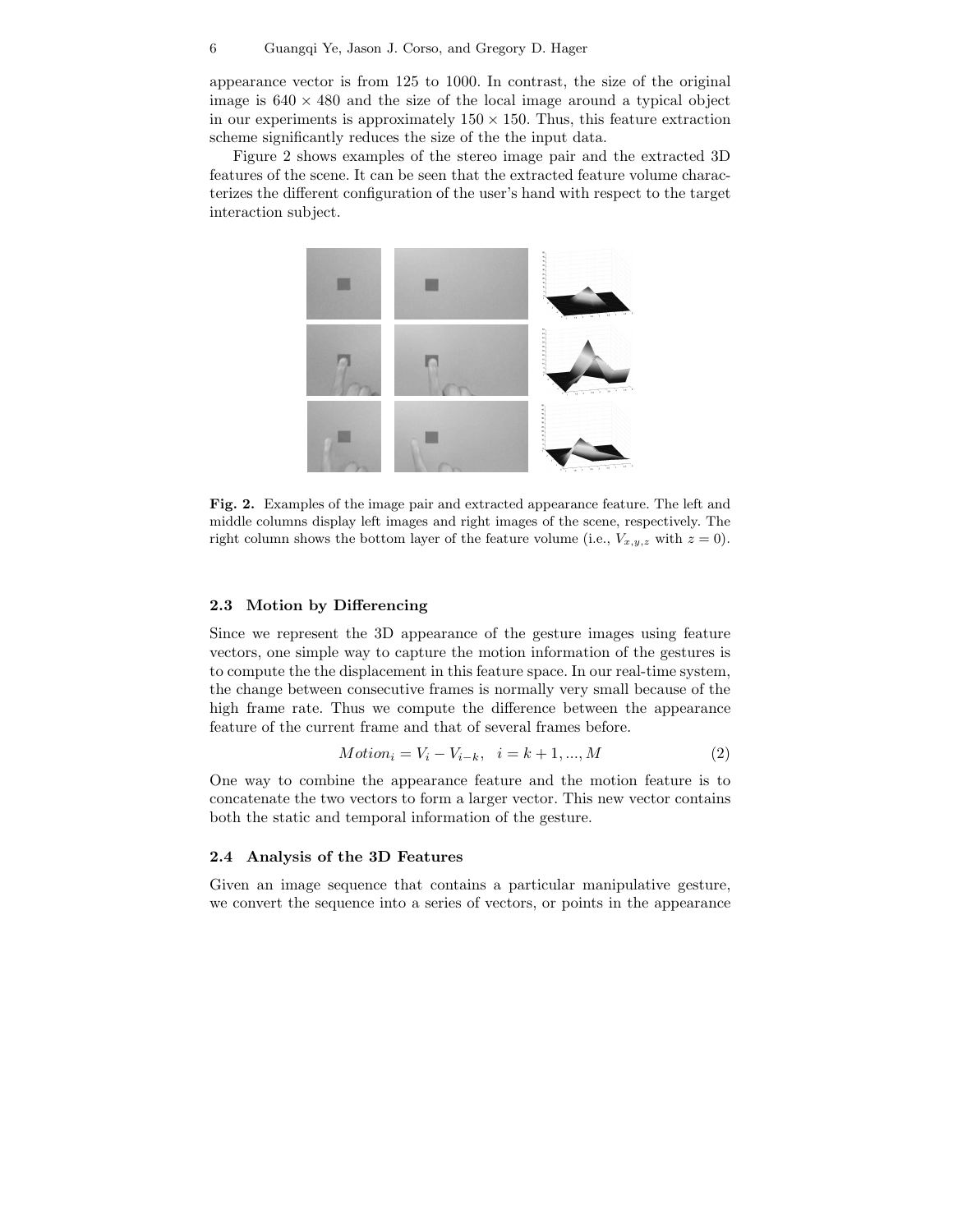or motion space. Thus, the gesture can be conceptualized as a directed path connecting these points in the appropriate order. Intuitively we can model the gesture by learning the parameters of such a path. However, this appearance or motion space is still a relatively high-dimensional space, making the learning and recognition difficult to handle.

Furthermore, for a set of a 3-D appearance or motion feature points that are extracted from a dataset of gesture sequences, we can expect that there will be much redundancy of information. The reason is that the training set contains repeatable gestures and there are only a limited number of gestures in the set. To analyze the data redundancy, we use principal components analysis (PCA) technique on a dataset that consists of 622 gesture sequences. We experiment with representing the 125-dimensional appearance feature space using different numbers of principal components. Figure 3 shows the relationship between the average reconstruction error and the number of principal components. It can be seen that, using the first 25 principal components, we can achieve an average reconstruction error of less than 5%. Therefore, we expect to be able to characterize the appearance or motion feature of the gestures using data of much lower dimensionality without losing the capability to discriminate between them.



Fig. 3. PCA analysis on the 125-dimensional appearance feature space.

In the next section (3), we will discuss the techniques to learn the cluster structures of the 3D features and to model the dynamics of the temporal gestures in a feature space of reduced dimensionality.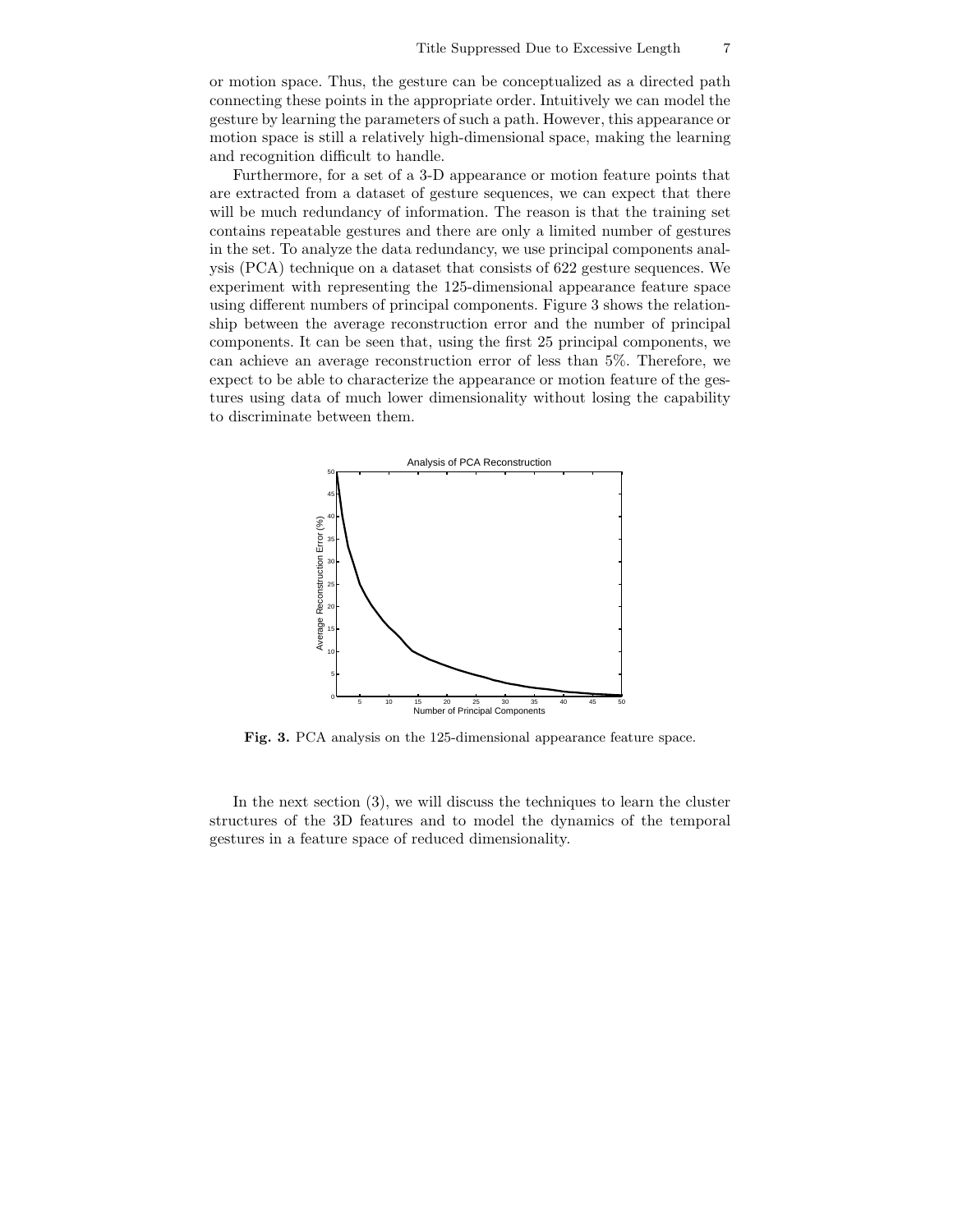# 3 Learning the Gesture Structure

# 3.1 Unsupervised Learning of the Cluster Structures of 3D Features

One of the popular ways to model temporal signals is to learn a statistical model [6]. However, the size of training data needed for statistical learning normally increases exponentially with the dimensionality of input features. This curse of dimensionality is one of the reasons that visual modeling of gestures is difficult. Thus we propose to reduce the dimensionality of the 3D feature by learning its cluster configuration.

We propose an unsupervised method to learn the cluster structure of the high-dimensional raw feature. Basically, we implement a K-means algorithm to learn the centroid of each of the clusters of the feature set. Then, the feature vectors are clustered using a Vector Quantization (VQ) [10] algorithm. We represent each feature  $v_i$  with one of the k clusters  $\mathcal{C} = \{C_1, C_2, \ldots, C_k\}$ based on nearest-neighbor criterion.

$$
VQ(v_i) = \arg\min_{C_j \in \mathcal{C}} Dist(C_j, v_i)
$$
\n(3)

Here, Dist is computed as the Euclidean distance between two feature points.

The choice of the number of clusters to initialize the VQ algorithm is a difficult model selection problem. We handle this problem based on the analysis of the average representation error. The representation error is defined as the distance between feature point  $v_i$  and its corresponding cluster centroid  $VQ(v_i)$ . In theory, as the number of clusters k increases, the average representation error decreases. On the other hand, our aim of feature dimensionality reduction prefers smaller  $k$ . A trade-off is achieved by increasing the number of clusters until the average representation error only decreases slightly as  $k$ grows larger.

Figure 4 shows an example of the relationship between  $k$  and the representation error for a dataset of 125-D appearance features. We can see that, when the cluster number is larger than 8, increasing the cluster number can only slightly reduce the average error. Thus, we can select the number of clusters to be 8. In Section 4, we include an experimental validation of this analysis.

This learning scheme allows different ways of combining appearance and motion cues. Let  $V^{Appr}$  and  $V^{Mot}$  denote the extracted appearance and motion feature, respectively. The first way is to normalize each visual feature to the same scale and then concatenate the feature vectors to form a new feature  $(V^{Appr}, V^{Mot})$ . The dimensionality of this new feature space is the sum of the dimensionality of the individual feature spaces. Then we can carry out VQ on this new feature space. The second way to combine these two visual cues is to carry out VQ on each feature space separately. Let  $VQ_{Appr}$  and  $VQ_{Mot}$ denote the VQ projection in the appearance and motion feature space, respectively. The overall representation of the visual features thus can be expressed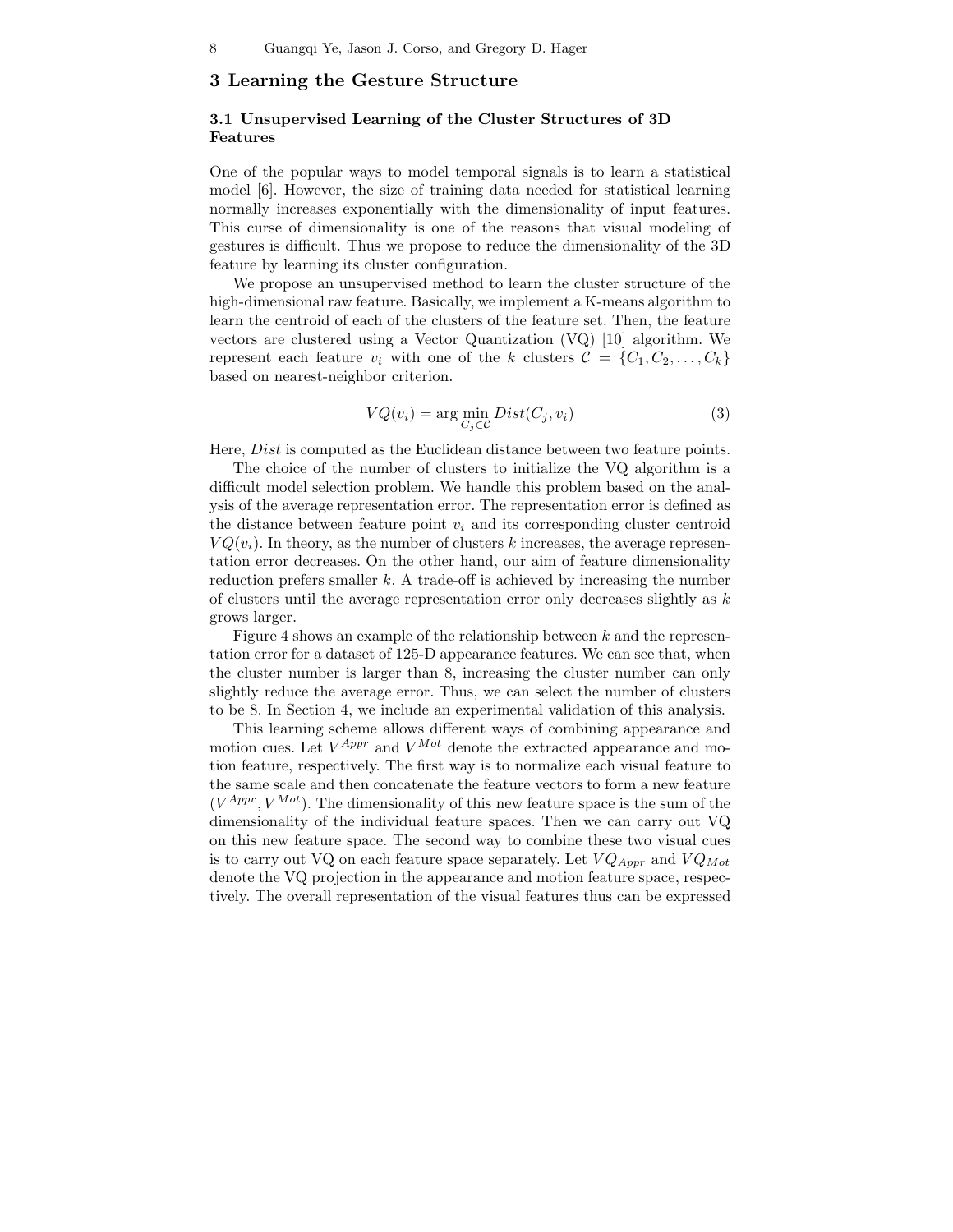

Fig. 4. The average representation error against number of clusters.

as a discrete vector  $(VQ_{Appr}(V^{Appr}), VQ_{Mot}(V^{Mot}))$ . Furthermore, since we know the number of clusters in each feature space, which is equivalent to the dimensionality of corresponding element of the 2-D discrete vector, we can further convert the 2-D vector into a scalar.

#### 3.2 Gesture Modeling Using HMM

We use typical forward HMMs to model the dynamics of the temporal gestures. The input to the HMMs is the gesture sequence represented as a series of symbols with each symbol indicating the cluster identity of current frame. The basic idea is to construct a HMM for each gesture and learn the parameters of the HMM from the training sequences that belong to this gesture using the Baum-Welch algorithm [10, 15]. The probability that each HMM generates the given sequence is the criterion of recognition. The gesture sequence is recognized as the class with the highest probability. Rejection of invalid gestures is based on the thresholding of the best probability. If the highest probability that a sequence achieves on all HMMs is lower than a threshold, the sequence will be rejected. This threshold is chosen to be smaller than the lowest probability that each HMM generates the sequences that belong to that class in the training set.

In our experiment, we use a 6-state forward HMM to model each of the six manipulative gestures. Figure 5 shows the topology of the HMMs.

The choice of the number of the states in the forward HMM is based on the intuitive analysis of the temporal properties of the gestures to be modeled. In our current experiment, each of the gestures can be decomposed into less than 6 distinct stages. For example, if we use 3 spatial layers to represent the vicinity of a manipulated object, the gesture of swiping an icon to the left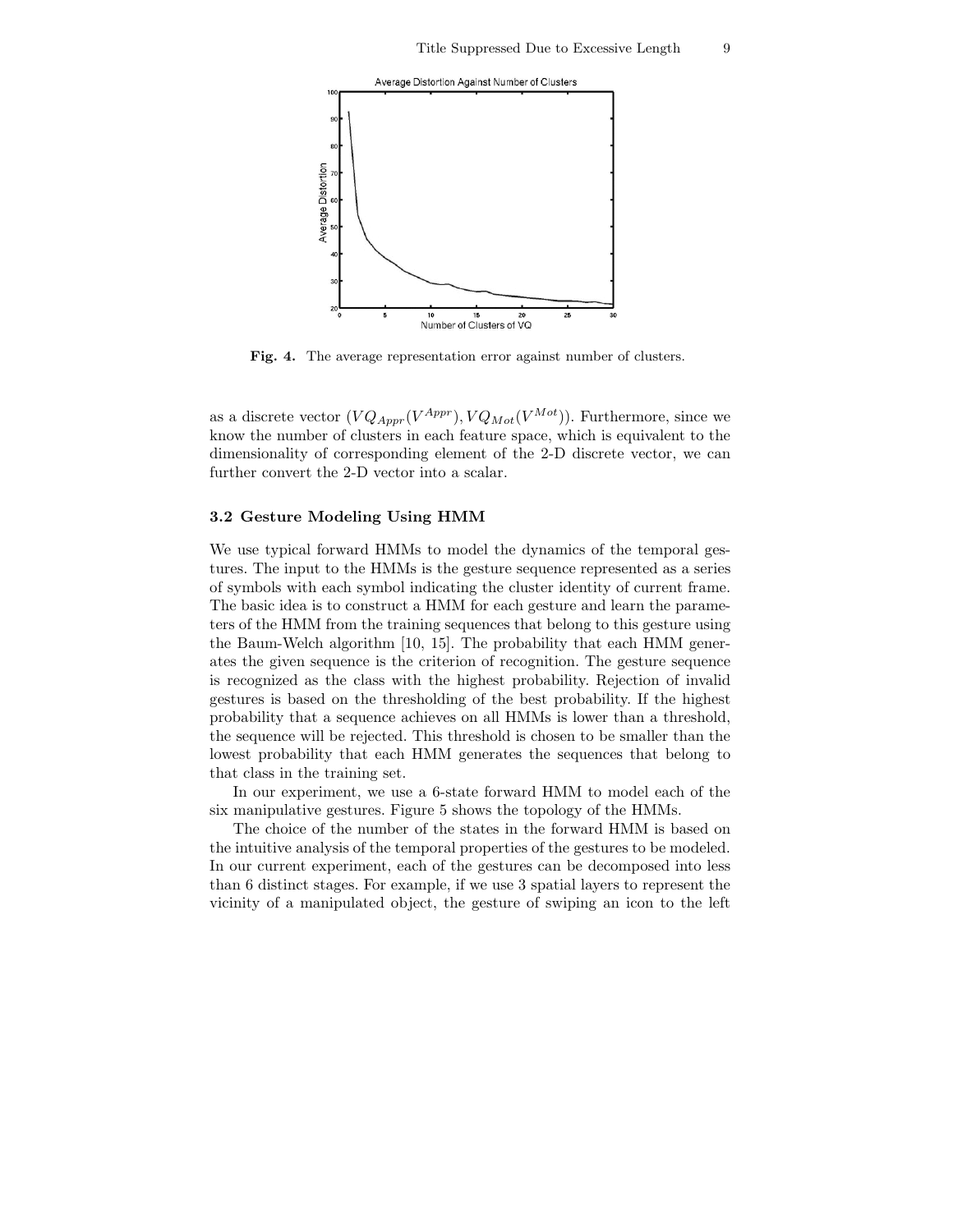

Fig. 5. HMM structure for the interaction gestures

can be viewed as such a configuration sequence of the hand: (1) entering the outer layer of the vicinity of the icon, (2) entering the inner layer (3) touching the icon to select it and (4) swiping the icon by moving the finger to the left side of the icon. Ideally, each of the distinct stages can be modeled by a certain state of the forward HMM. The parameter sets of the trained HMMs verify our expectation, in which the observation probability of each symbols of a gesture is high in one of the states and very small in the other states. Generally speaking, a dynamic process with n stages can be modeled using an n-state forward HMM with similar topology. For example, in [20], four-state HMMs are used to recognize American Sign Language.

## 3.3 Gesture Modeling Using A Multilayer Neural Network

Another way to learn gestures is to use multilayer neural networks. The input to the neural network is the entire gesture sequence, which is now a sequence of symbols. The output is the identity of the gesture. To meet the requirement of the neural network, we need to fix the length of each input sequence. We align each sequence to a fixed length by carrying out sub-sampling on those sequences that are longer than the predefined length and interpolation on those that are shorter. The parameters of the network are also learned from training data using the standard backpropagation algorithm [6].

In our current system, the neural network consists of 3 layers, i.e., the input and output layer and the hidden layer. The number of nodes in the hidden layer is chosen to be 50.

# 4 Experimental Results

# 4.1 Experimental Setup

We use the 4-D Touchpad [3] as our experimental platform. We use a pair of color cameras to observe the interaction desktop which is presented as a flat panel on which the interaction elements are rendered. The system is calibrated using a pair of homographies thereby defining the required interface component mappings between the rendered image and the images captured from the cameras. The user interacts with the objects on the panel using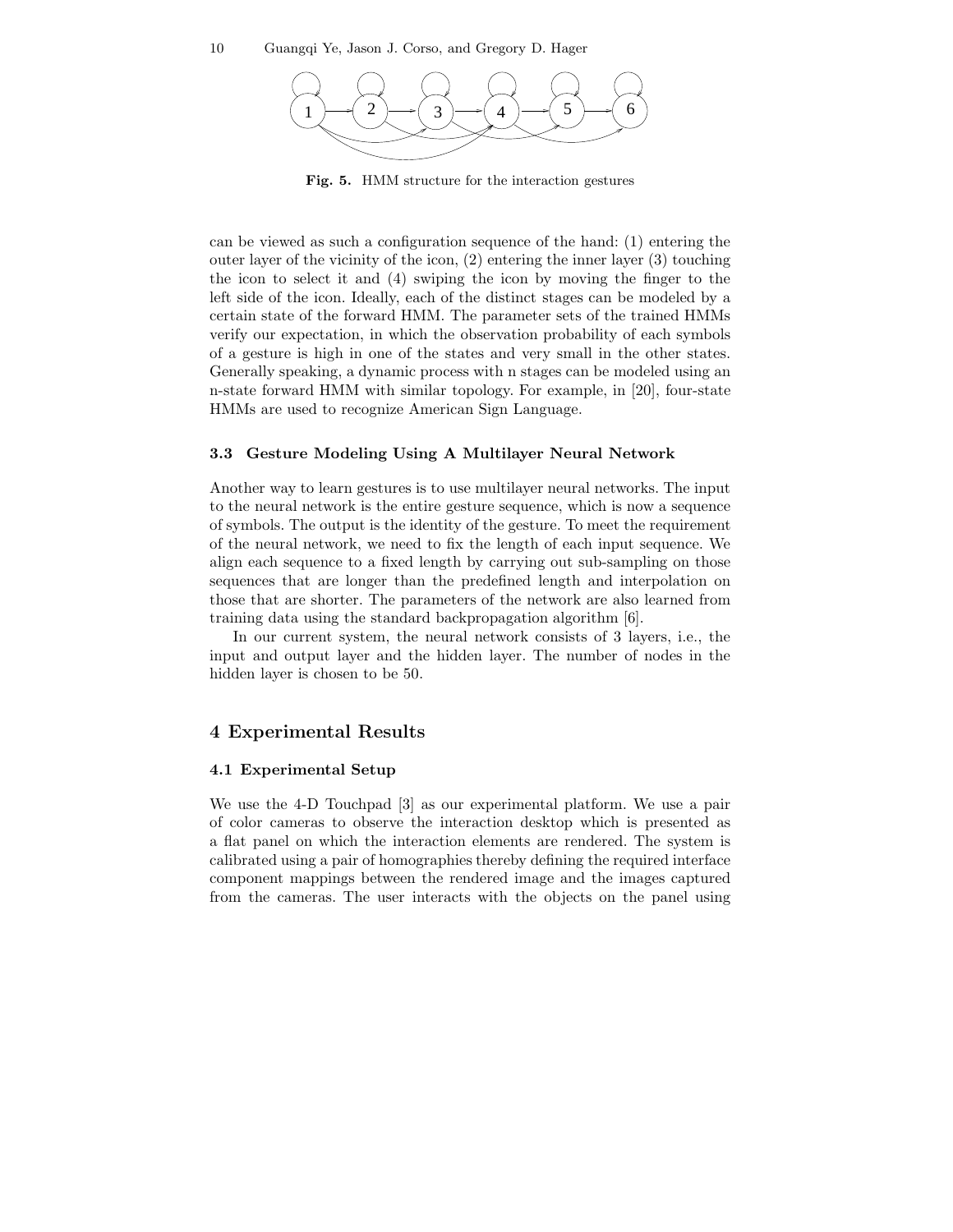

Fig. 6. The 4D Touchpad HCI platform.

manipulative and controlling gestures. Figure 6 shows the configuration of our experiment platform.

In our current experiments, we collect gesture sequences consisting of 6 interactive gestures, i.e., pushing a button, twisting a dial clockwise, twisting a dial anti-clockwise, toggling a switch, swiping an icon to the left and swiping an icon to the right. Table 1 shows several snapshots of the typical image sequences of the gestures.

| Gesture     | Push | Twist | Twist Anti | Toggle | Swipe Left Swipe Right |
|-------------|------|-------|------------|--------|------------------------|
| Stage 1     |      |       |            |        |                        |
| Stage $2\,$ |      |       |            |        |                        |
| Stage $3\,$ |      |       |            |        |                        |
| Stage $4$   |      |       |            |        |                        |
| Stage $5\,$ |      |       |            |        |                        |

Table 1. Example images of the gestures.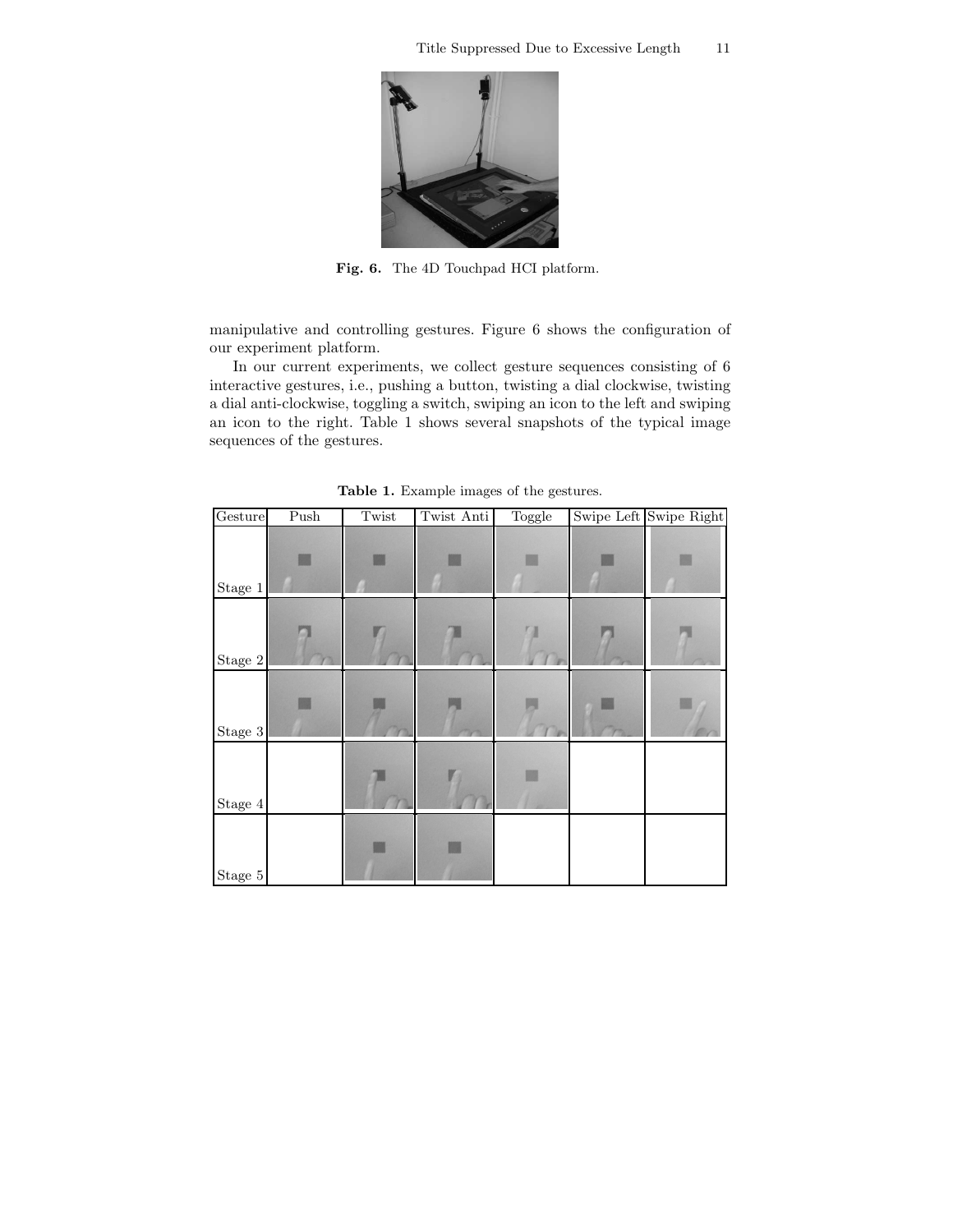#### 12 Guangqi Ye, Jason J. Corso, and Gregory D. Hager

We implement the system on a PC with dual Pentium III processors. The system achieves real-time speed; the processing is limited by the cameras (30Hz). The system processes the continuous video in the following fashion. For each captured image pair, the appropriate appearance and/or motion features are extracted and the corresponding cluster identity of current features is computed based on trained cluster centroids. We define an "empty scene" as the configuration without the user's hand in the vicinity of the object. We can check whether current frame is an empty scene by comparing the cluster identity of the current frame with that of an empty configuration. We begin the processing of a sequence when the system observes a non-empty scene, which means the hand has entered the vicinity of the object. We carry out the recognition of the current sequence and notify the user when a valid gesture is recognized. The recording of the current sequence is then terminated and the system enters a new cycle. Another case for ending the current sequence is that the system continuously observes the empty configuration for several frames.

#### 4.2 Gesture Recognition Results

To perform training of the HMMs and the neural network, we record over 100 gesture sequences for each of the 6 gestures. A separate test set contains over 70 sequences of each gesture.

We carry out the training and testing on several feature sets. These different sets are characterized by the dimensionality of our 3-D gesture volume described in Section 2 and different combination of the appearance and motion cues.

In our experiment, we record the data as subimages around the manipulated object. The size of the area is  $220 \times 210$  pixels. When computing the appearance volume using Equation 1, we split this local area into tiles of appropriate dimension according to the choice of the dimensionality of the appearance volume, i.e.,  $m$  and  $n$ . For example, in the first appearance dataset, we choose  $m = n = 5$ . So the dimensionality of the image patches is  $44(220/5) \times 42(210/5)$ . For convenience, in all the datasets, we set  $m = n = p$ .

1. Appearance Only (125-D)

In this set, we only use the appearance feature. We set  $m = m = p = 5$ and thus the dimensionality is  $5 \times 5 \times 5 = 125$ .

2. Appearance Only (1000-D)

Similar to the first set, except that the dimensionality of the appearance feature is  $m(= 10) \times n(= 10) \times p(= 10) = 1000$ .

3. Motion Only (1000-D)

We compute the motion feature by taking the difference between two 1000-D appearance vectors.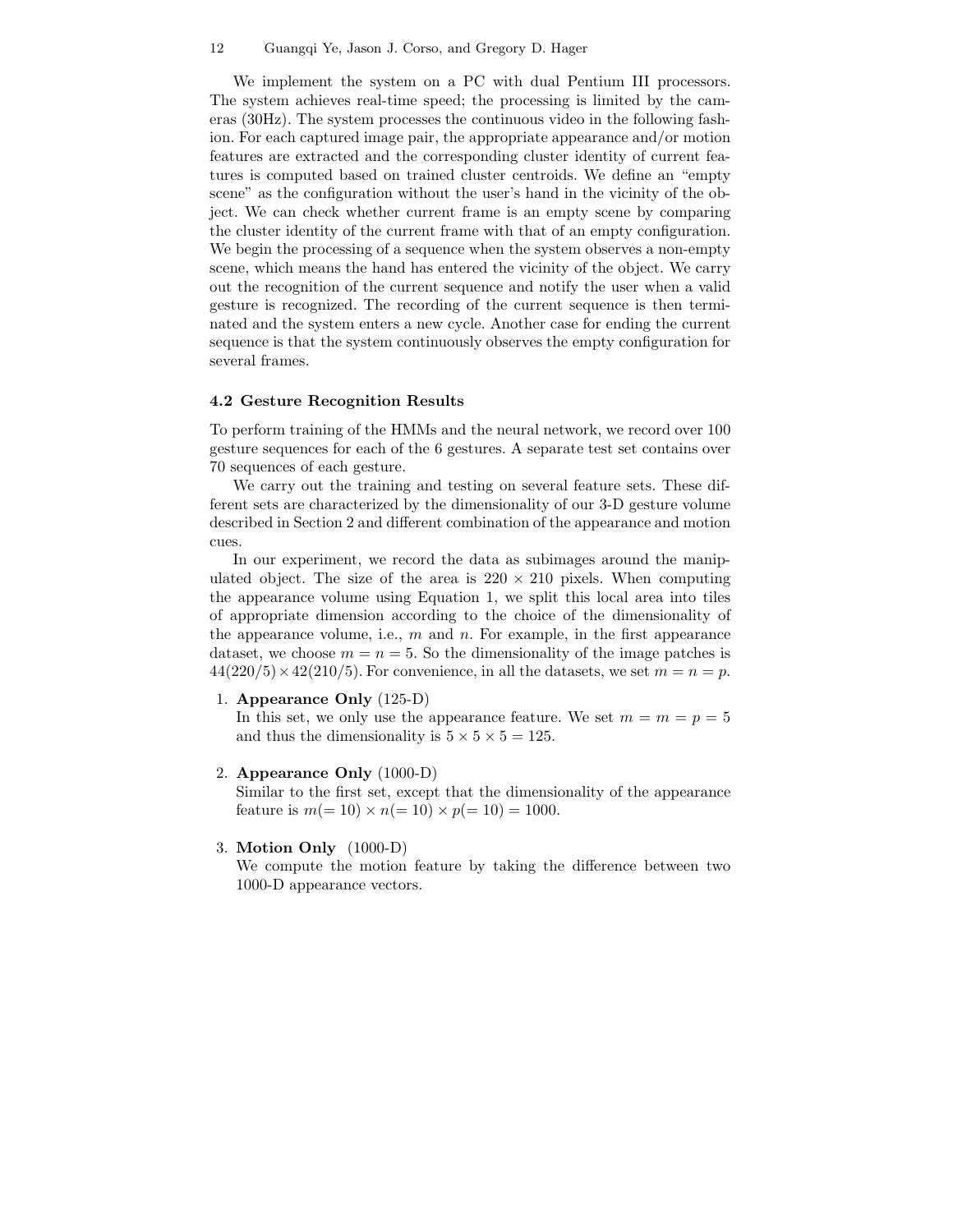## 4. Concatenation of Appearance and Motion

In this set, we concatenate the 125-D appearance feature with the 1000-D motion vector to form a 1125-D vector.

## 5. Combination of Appearance (125-D) and Motion

We carry out K-means on the 125-D appearance feature and 1000-D motion features separately. Then each frame is represented as a 2-D discrete vector containing both the appearance cluster identity and motion cluster character.

# 6. Combination of Appearance (1000-D) and Motion

Similar to the previous setting except that we use the 1000-D appearance feature.

We perform the training and testing on these sets for the HMM models and the neural network. For the neural network, we align each gesture sequence to the fixed length of 20. For the HMM models, we also carry out comparison experiments between using the same aligned sequences as the neural network and applying the raw unaligned sequence. Table 2 shows the gesture recognition results for all the feature sets and both gesture models. For each model we report both the recognition accuracy on the training set and on the test set. We also present the number of clusters used to carry out the VQ.

Table 2. Gesture recognition results for different feature spaces

| Set                  | Clusters |      | HMM  | NΝ                               |                | Unaligned |
|----------------------|----------|------|------|----------------------------------|----------------|-----------|
| $Appearance(125-D)$  | 8        | 99.5 |      | 99.5 100.0 98.8 99.4 99.4        |                |           |
| $Appearance(1000-D)$ | 8        | 99.5 |      | 100.0 98.4 94.4 98.4 98.0        |                |           |
| $Motion(1000-D)$     | 15       | 98.4 |      | 98.1 97.7 86.3 97.9 98.8         |                |           |
| Concatenation        | 18       | 98.9 | 99.0 |                                  | 98.9 87.7 96.7 | 96.1      |
| Combination 1        | 120      |      |      | 100.0 100.0 100.0 96.6 98.2 97.3 |                |           |
| Combination 2        | 120      | 99.8 | 99.8 | 99.8                             | 97.1 99.2      | -99.5     |

The results show that aligning the sequences to the same length improves the recognition accuracy. It can also be seen that the motion feature alone seems to perform slightly worse than those with appearance cues. However, combining appearance features with the motion features achieves the best recognition accuracy for our current gesture set.

Another interesting comparison between the HMM model and neural network shows that our multilayer neural network tends to over-train on the feature sets. The neural network model achieves equivalent or higher accuracy on the training set as the HMM model, but performs worse on the test set. During the training of the HMMs, the Baum-Welch algorithm runs for less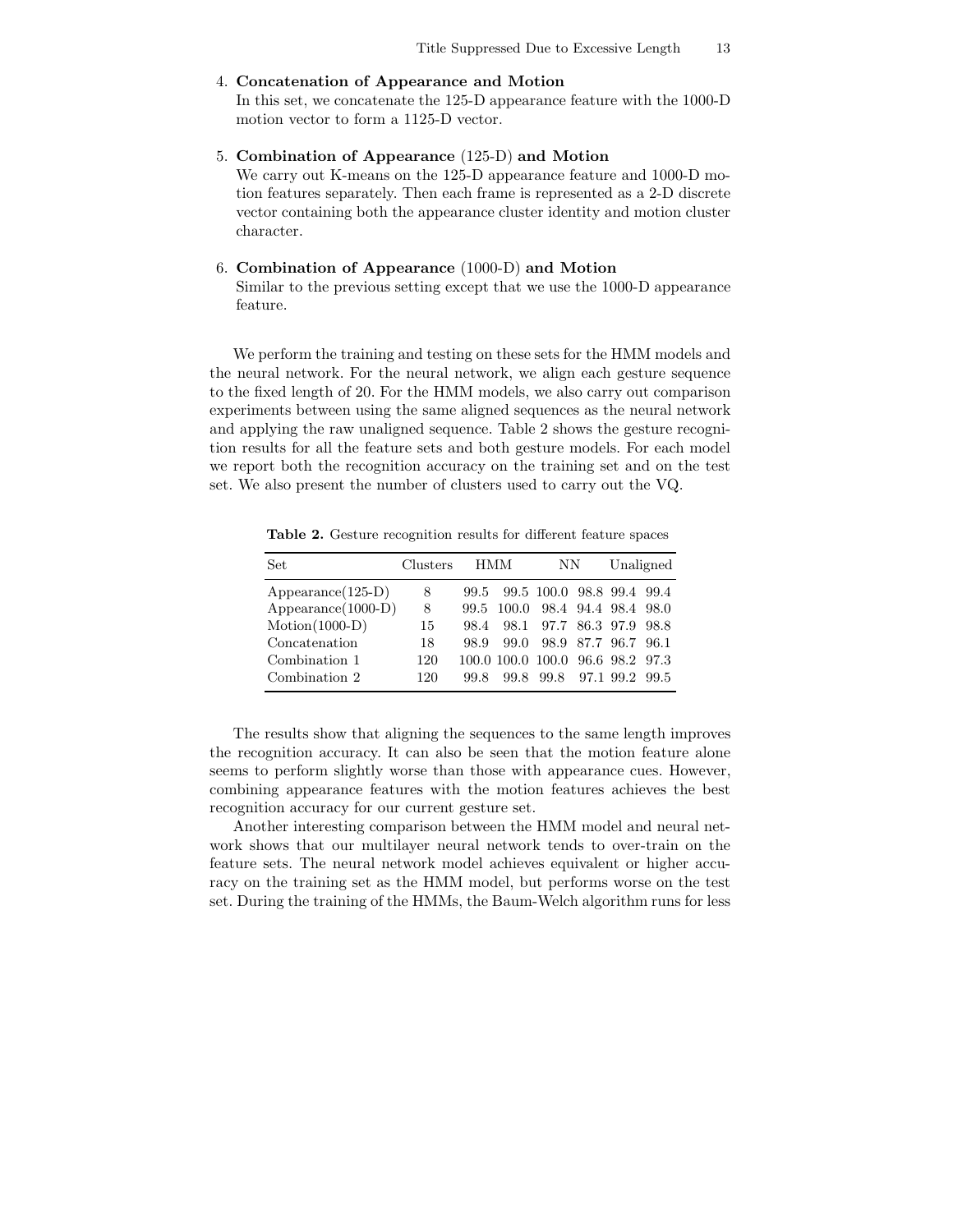than 5 iterations before the overall system entropy reaches a local minimum. During the neural network training process, the backpropagation algorithm typically runs for over 1000 iterations. We stop the the procedure when the decrease of the output error between consecutive runs is lower than a threshold, which is typically a very small number such as  $0.00001$ .

Alternatively, one could stop the backpropagation algorithm interactively by measuring the performance on a validation set after each iteration and halting the training process if the classification on this validation set degenerates. However, we choose a fixed threshold to preserve the generality of the method and keep the training process automatic.

We also compare the gesture modeling using HMMs based on the raw sequences and those using collapsed sequences. Each raw sequence containing a gesture is packed in such a way that we only record a symbol if it is different from its previous one. In essence, we only record the order of the appearance of each feature, excluding the duration in the original temporal sequence. This is similar to the rule-based and state-based gesture modeling [2, 23]. Table 3 shows the gesture recognition results based on the datasets of collapsed sequences.

| <b>Feature Sets</b>        | Training Test    |  |
|----------------------------|------------------|--|
| $\text{Appearance}(125-D)$ | 89.3%<br>- 88.8% |  |
| Appearance(1000-D)         | 88.3%<br>86.1\%  |  |
| $Motion(1000-D)$           | 98.4\% 96.6\%    |  |
| Concatenation              | 89.0%<br>90.8%   |  |
| Combination 1              | 96.8%<br>94.2%   |  |
| Combination 2              | 98.8%<br>99.8%   |  |

Table 3. Gesture recognition results for collapsed sequences

Compared to the results using raw sequences, the gesture recognition using collapsed sequences performs slightly worse. Still, for the combination of the appearance and the motion features, this scheme of gesture modeling based only on key frames achieves very good recognition performance.

We also carry out the HMM recognition experiments using different numbers of clusters for the VQ algorithm discussed in Section 3. Table 4 and Table 5 summarize the results. For the two datasets where we combine the clustering result of appearance and motion into a 2-D vector, in Table 5, we display the number of clusters for both the appearance and motion features in the format of (appearance clusters, motion clusters).

It can be seen that, the recognition accuracy generally increases with the growth of the number of clusters. The reason is that gestures are represented by trajectories in a feature space of higher dimensionality, so that more characteristic detail of the gestures will be modeled. However, when the number of clusters increases beyond a certain limit, the HMMs tend to overtrain on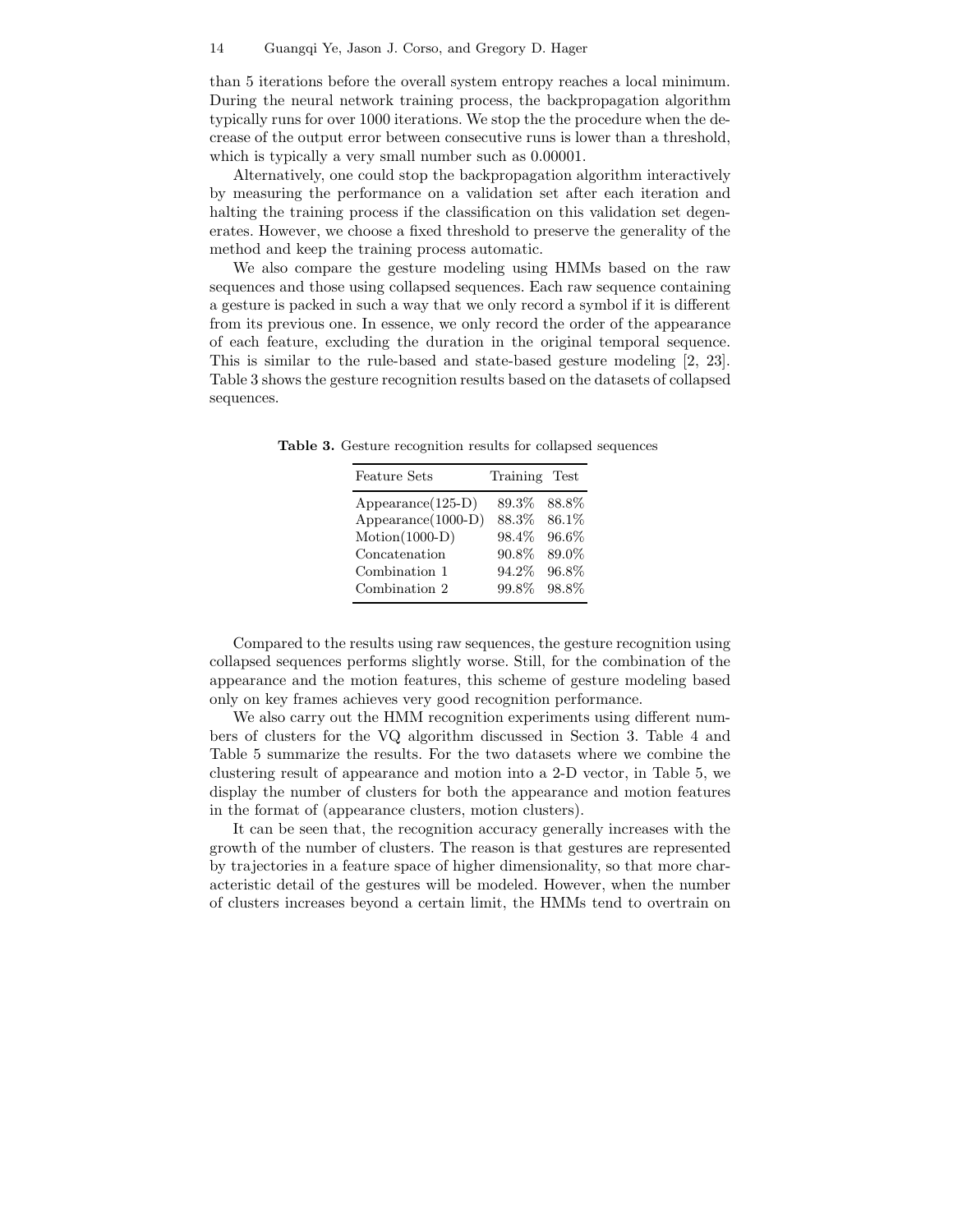Table 4. Gesture recognition results using different numbers of clusters

| Set.                                                                                                                                                                      | 4 | 16 | 32                                                                                                                     | 64 | 128 |
|---------------------------------------------------------------------------------------------------------------------------------------------------------------------------|---|----|------------------------------------------------------------------------------------------------------------------------|----|-----|
| App. (125-D) 64.1 70.2 99.4 99.4 99.8 99.0 99.8 92.4 97.4 67.2 98.7 49.6<br>App.(1000-D) 83.3 83.6 98.9 98.3 99.5 97.8 97.9 92.4 98.7 58.7 99.8 27.1<br>Motion<br>Concat. |   |    | 64.1 74.2 93.8 94.6 99.2 97.3 99.5 98.0 100 94.6 100 83.9<br>62.0 70.7 95.3 96.1 98.5 97.3 99.8 98.3 100 96.1 100 84.8 |    |     |

Table 5. Results for different combinations of appearance and motion features

| Combination 1 93.7 97.3 100 97.3 100 93.9 100 92.9 100 89.5   |  |  |
|---------------------------------------------------------------|--|--|
| Combination 2 92.0 97.1 99.4 98.3 99.8 93.2 100 88.5 100 86.6 |  |  |

the training data and the accuracy on the test set deteriorates. A trade-off between training and testing accuracy must be made.

# 5 Conclusions

In this paper we present a novel real-time 3-D gesture recognition system that combines the 3-D appearance of the hand and the motion dynamics of the gesture to classify manipulative and controlling gestures. Instead of tracking the user's hand, we capture the 3-D appearance of the local volume around the manipulation subject. Motion is computed as the difference of the appearance features between frames. We reduce the dimensionality of the 3- D feature by employing unsupervised learning. We implemented a real-time system based on the 4-D Touchpad platform and tested the system using two different approaches to model the temporal gestures, forward HMMs and multilayer neural networks. By combining the appearance and motion cues, both HMM models and the neural network achieved an recognition accuracy of over 96%. The proposed scheme is a flexible and efficient way to capture 3-D visual cues in a local neighborhood around an object. The experiment results show that these local appearance and motion features capture the necessary visual cues to recognize different manipulative gestures.

In our current experiment setup, the manipulated objects are 2-D icons that lie on a 2-D plane. The geometry between the cameras and each object is similar and relatively fixed. The proposed appearance feature is not invariant to geometric transforms, such as rotation and translation. For general VEs, the interaction subjects can occupy a relatively large space, such that the geometry of each object with respect to the cameras can vary greatly. To overcome this variance, improvement to the feature extraction scheme is necessary.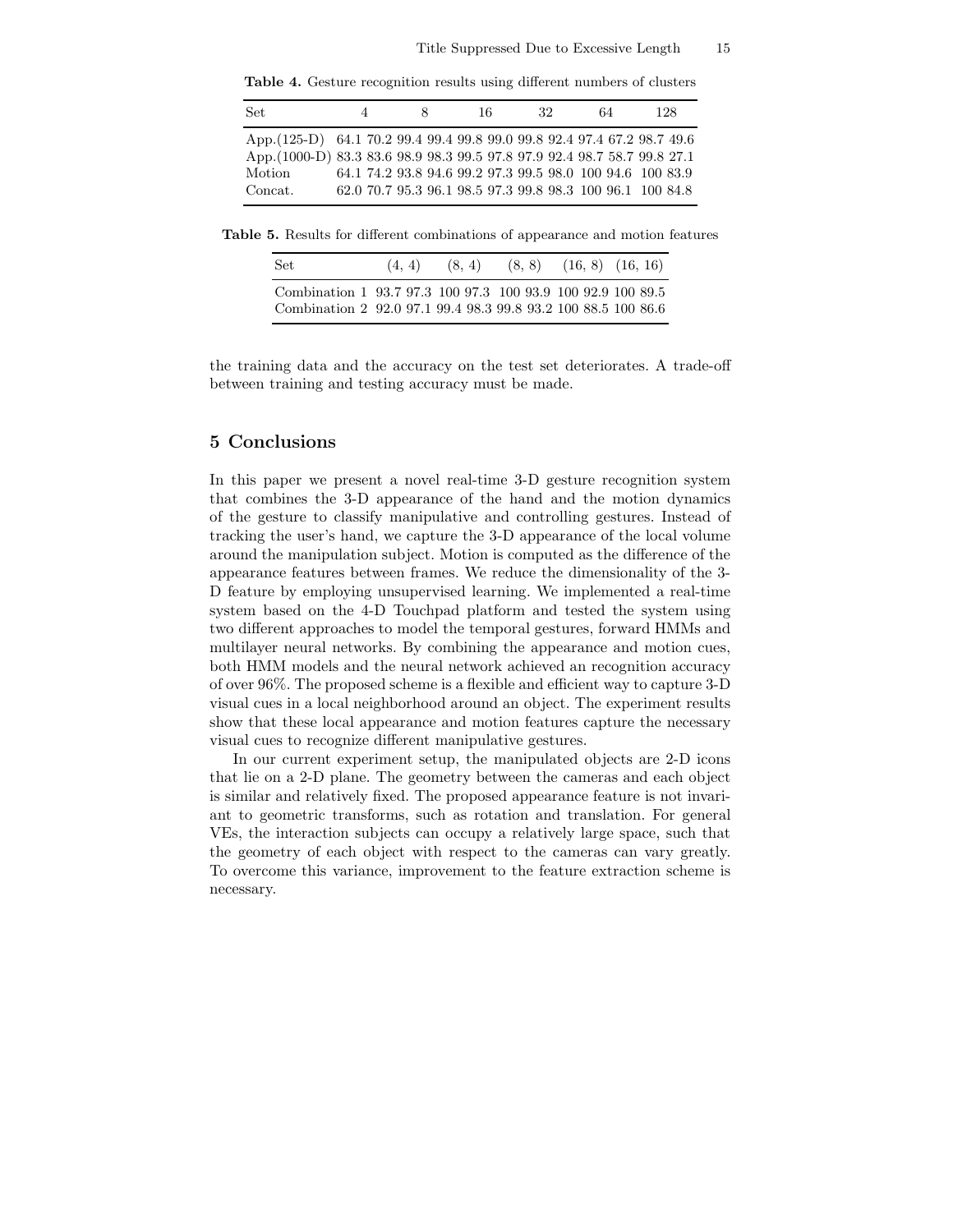#### 16 Guangqi Ye, Jason J. Corso, and Gregory D. Hager

The gesture vocabulary in our current experiment only consists of six dynamic gestures. In the future, we intend to address more complex gestures and a larger gesture vocabulary. We also plan to investigate other ways to model the gesture dynamics, such as HMMs that achieve minimal classification errors.

# Acknowledgments

We are grateful to Darius Burschka for help with the Visual Interaction Cues project. This material is based upon work supported by the National Science Foundation under Grant No. 0112882. Any opinions, findings, and conclusions or recommendations expressed in this material are those of the author(s) and do not necessarily reflect the views of the National Science Foundation.

# References

- 1. Vassilis Athitsos and Stan Sclaroff. Estimating 3D Hand Pose from a Cluttered Image. In Computer Vision and Pattern Recognition, volume 2, pages 432–439, 2003.
- 2. Aaron Bobick and Andrew Wilson. A State-based Approach to the Representation and Recognition of Gesture. IEEE Transactions on Pattern Analysis and Machine Intelligence, 19(12):1325–1337, 1997.
- 3. Jason J. Corso, Darius Burschka, and Gregory D. Hager. The 4DT: Unencumbered HCI With VICs. In Proceedings of CVPRHCI, 2003.
- 4. James Davis and Aaron Bobick. The Representation and Recognition of Action Using Temporal Templates. In *Computer Vision and Pattern Recognition*, pages 928–934, 1997.
- 5. Jonathan Deutscher, Andrew Blake, and Ian Reid. Articulated Body Motion Capture by Annealed Particle Filtering. Computer Vision and Pattern Recognition, 2, 2000.
- 6. Richard Duda, Peter Hart, and David Stork. Pattern Classification. John Wiley and Sons, Inc, 2001.
- 7. Graham D. Finlayson, James Crowley, and Bernt Schiele. Comprehensive Colour Image Normalization. In Proceedings of the European Conference on Computer Vision, number 1, pages 475–490, 1998.
- 8. D. Gavrila. The visual analysis of human movement: a survey. Computer Vision and Image Understanding, 73:82–98, 1999.
- 9. Theo Gevers. Color based object recognition. Pattern Recognition, 32(3):453– 464, 1999.
- 10. Frederick Jelinek. Statistical Methods for Speech Recognition. MIT Press, 1999.
- 11. S. Malassiotis, N. Aifanti, and M. Strintzis. A Gesture Recognition System Using 3D Data. In Proceedings of the First International Symposium on 3D Data Processing Visualization and Transmission, pages 190–193, 2002.
- 12. Kenji Oka, Yoichi Sato, and Hideki Koike. Real-Time Fingertip Tracking and Gesture Recognition. IEEE Computer Graphics and Applications, 22(6):64–71, 2002.